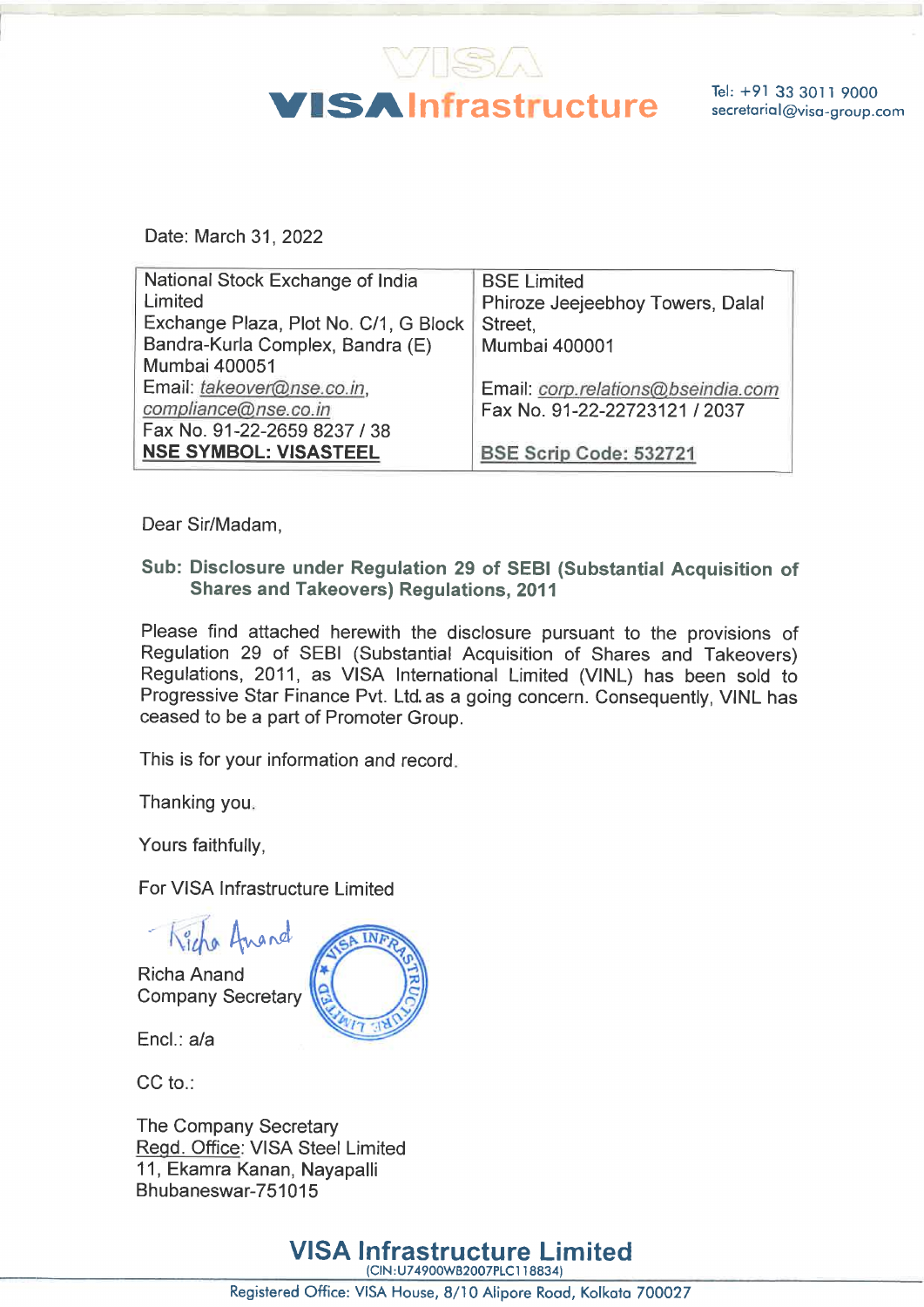## Format for disclosures under Requlation 29(2) of SEBI (Substantial Acquisition of Shares andTakeovers) Requlations, 2011

| Name of the Target Company (TC)                                                                                                                                                                                                                                                                                                                                                                                          | <b>VISA Steel Limited</b>                                                  |                                                                                        |                                                                         |  |
|--------------------------------------------------------------------------------------------------------------------------------------------------------------------------------------------------------------------------------------------------------------------------------------------------------------------------------------------------------------------------------------------------------------------------|----------------------------------------------------------------------------|----------------------------------------------------------------------------------------|-------------------------------------------------------------------------|--|
|                                                                                                                                                                                                                                                                                                                                                                                                                          |                                                                            |                                                                                        |                                                                         |  |
| Name(s) of the acquirer and Persons Acting in<br>Concert (PAC) with the acquirer                                                                                                                                                                                                                                                                                                                                         | <b>VISA Infrastructure Limited</b>                                         |                                                                                        |                                                                         |  |
| Whether the acquirer belongs to<br>Promoter/Promoter group                                                                                                                                                                                                                                                                                                                                                               | Yes                                                                        |                                                                                        |                                                                         |  |
| Name(s) of the Stock Exchange(s) where the<br>shares of TC areListed                                                                                                                                                                                                                                                                                                                                                     | <b>National Stock Exchange of India</b><br>1.<br>Limited<br>2. BSE Limited |                                                                                        |                                                                         |  |
| Details of the acquisition / disposal as follows                                                                                                                                                                                                                                                                                                                                                                         | <b>Number</b>                                                              | % w.r.t.<br>total<br>share/votin<br>g capital<br>wherever<br>applicable<br>$(\dot{z})$ | % w.r.t. total<br>diluted<br>share/voting<br>capital of the<br>$TC(**)$ |  |
| Before the acquisition under consideration,<br>holding of:                                                                                                                                                                                                                                                                                                                                                               |                                                                            |                                                                                        |                                                                         |  |
| a) Shares carrying voting rights<br>b) Shares in the nature of encumbrance<br>(pledge/lien/non-disposal undertaking/<br>others)<br>c) Voting rights (VR) otherwise than by shares<br>d) Warrants/convertible securities/any other<br>instrument that entitles the acquirer to<br>receive shares carrying voting rights in the T<br>C (specify holding in each category)                                                  | 44,387,167                                                                 | 38.34%                                                                                 | 38.34%                                                                  |  |
| $e)$ Total (a+b+c+d)                                                                                                                                                                                                                                                                                                                                                                                                     | 44,387,167                                                                 | 38.34%                                                                                 | 38.34%                                                                  |  |
| Details of acquisition/sale###<br>a) Shares carrying voting rights acquired/sold 23,787,833 20.54%<br>b) VRs acquired /sold otherwise than by shares<br>c) Warrants/convertible securities/any other<br>instrument that entitles the acquirer to<br>receive shares carrying voting rights in the<br>TC (specify holding in each category)<br>acquired/sold<br>d) Shares encumbered / invoked/released by<br>the acquirer |                                                                            |                                                                                        | 20.54%                                                                  |  |
| e) Total $(a+b+c+/-d)$                                                                                                                                                                                                                                                                                                                                                                                                   | 23,787,833                                                                 | 20.54%                                                                                 | 20.54%                                                                  |  |